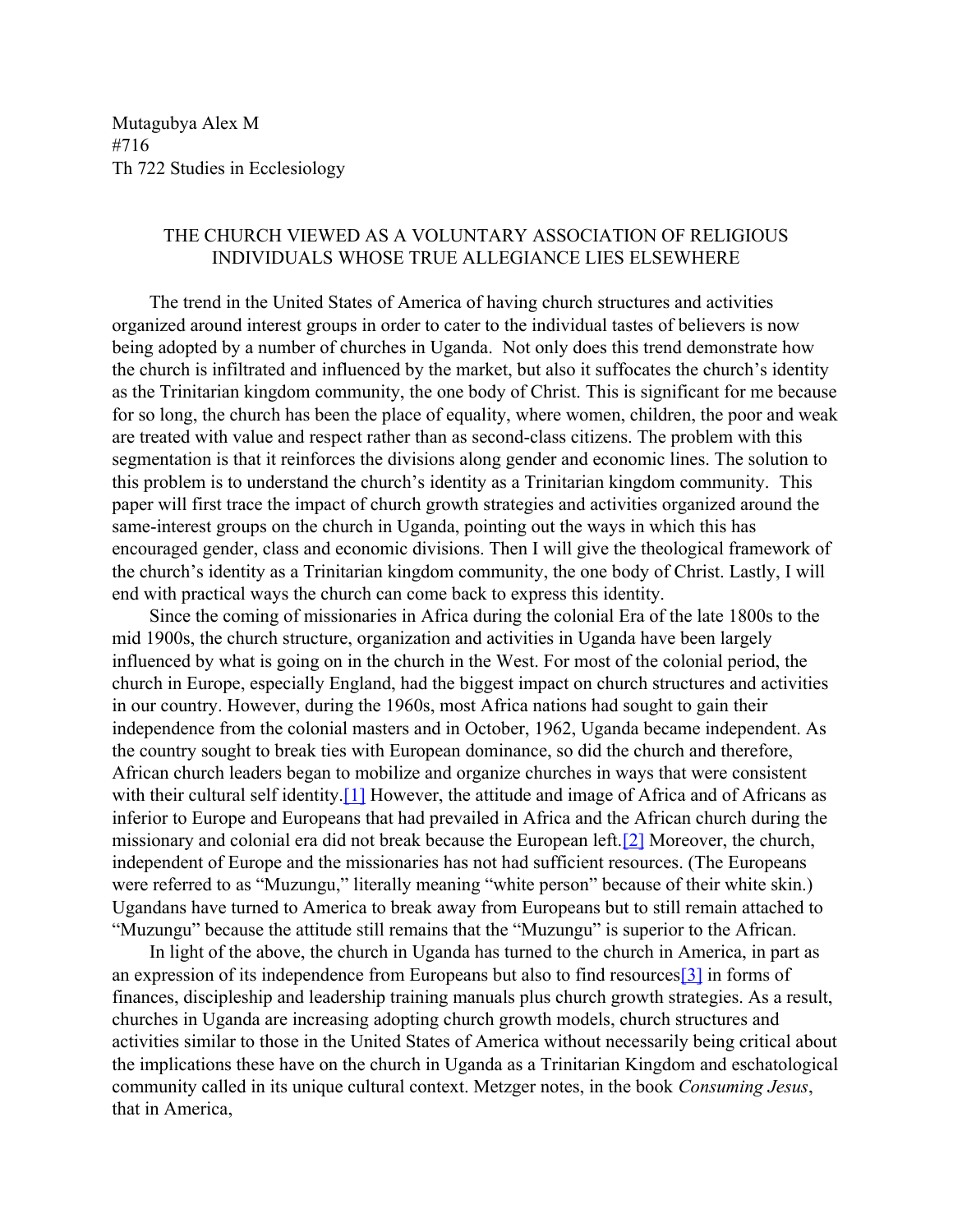"*Many churches find that the best way to grow is to "target" a particular niche audience or demographic and determine what religious product best scratches that group's itch. The omnipresent and omnipotent stature of the free-market enterprise has influenced the evangelical church in how it approaches and perceives "church growth*." [\[4\]](#page-3-3)

<span id="page-1-0"></span>It is this same pattern that our churches are currently adopting albeit many times in the innocent desire to better their service of worship to God. Therefore, many of the churches in Uganda are now being organized in such a way as to accommodate individual tastes and preferences.

This is seen in the way a number of prominent churches in Kampala, the capital of Uganda, which has so many tribes of people living together, are now having different services for the individual tribes. This is demonstrated in having one service conducted in Luganda for the Baganda tribe, another service for Banyankole-banyoro-batoro for the westerners, and usually an evening service for those tribes from the north. For those that have not divided according to tribal lines, they have an all English service for the Educated and another service in the local language for those that have not gone to school. Business people have been attracted to church by the Lunch hour fellowships in place of Sunday morning services so that they will have more time with their families and friends on the Sunday when the rest of the church meets.

<span id="page-1-1"></span>For the University students, high class government and social workers, a number of churches in Kampala are putting in place a Saturday evening service. These churches have taken seriously the ideas like "ethnicity [is] a significant factor for propagating and arresting the flow of the Gospel."[\[5\]](#page-3-4) More and more, we are increasingly seeing that small groups are effective in attracting people from the same economic class, gender or tribe. More churches are setting up children's choirs and Saturday children's programs because then the parents attend. The church buildings are now decorated with expensive curtains and church choirs and bands are modeled off American artists because this also attracts a lot of the people.

<span id="page-1-2"></span>This is all particularly significant because in failing to critically look at the new adaptations that we are taking on, as the church in Uganda, we are slowly yet steadily becoming a voluntary association of religious individuals whose true allegiance lies elsewhere. The church, without fully realizing it, is giving in to the free-market spirit disguised as an angel of light[\[6\]](#page-3-5) and therefore pledging its allegiance to the market. In trying to cater to the individual tastes of the believer the church hands over its identity as the Trinitarian kingdom community of the triune God and loses it power to prophetically speak into the lives of the people. Instead of creating a community that involves constant communion of diverse groups, the church is becoming more divided along economic, tribal and educational lines. This is disturbing because for years, the church has been the place where such lines of division have been erased. The services have always been the one celebration in which everyone can join in and experience the same communion regardless of where they have come from. The church has also been understood as the representation of a kingdom higher than our tribal kingdoms, a kingdom in which we are all one tribe and family. Therefore, the voice of the church has been strong in the lives of the believers and the community in which it has been placed. The church has been understood as a kingdom in which Christ reigns.

The segmentation of the church gives the believers the power to choose according to their preferences when to meet, with whom to meet, and how they should meet. Congregations are set up to compete in what programs they are offering in order to attract people to the church. The church is therefore reduced to a vendor of religious services and each individual believer is free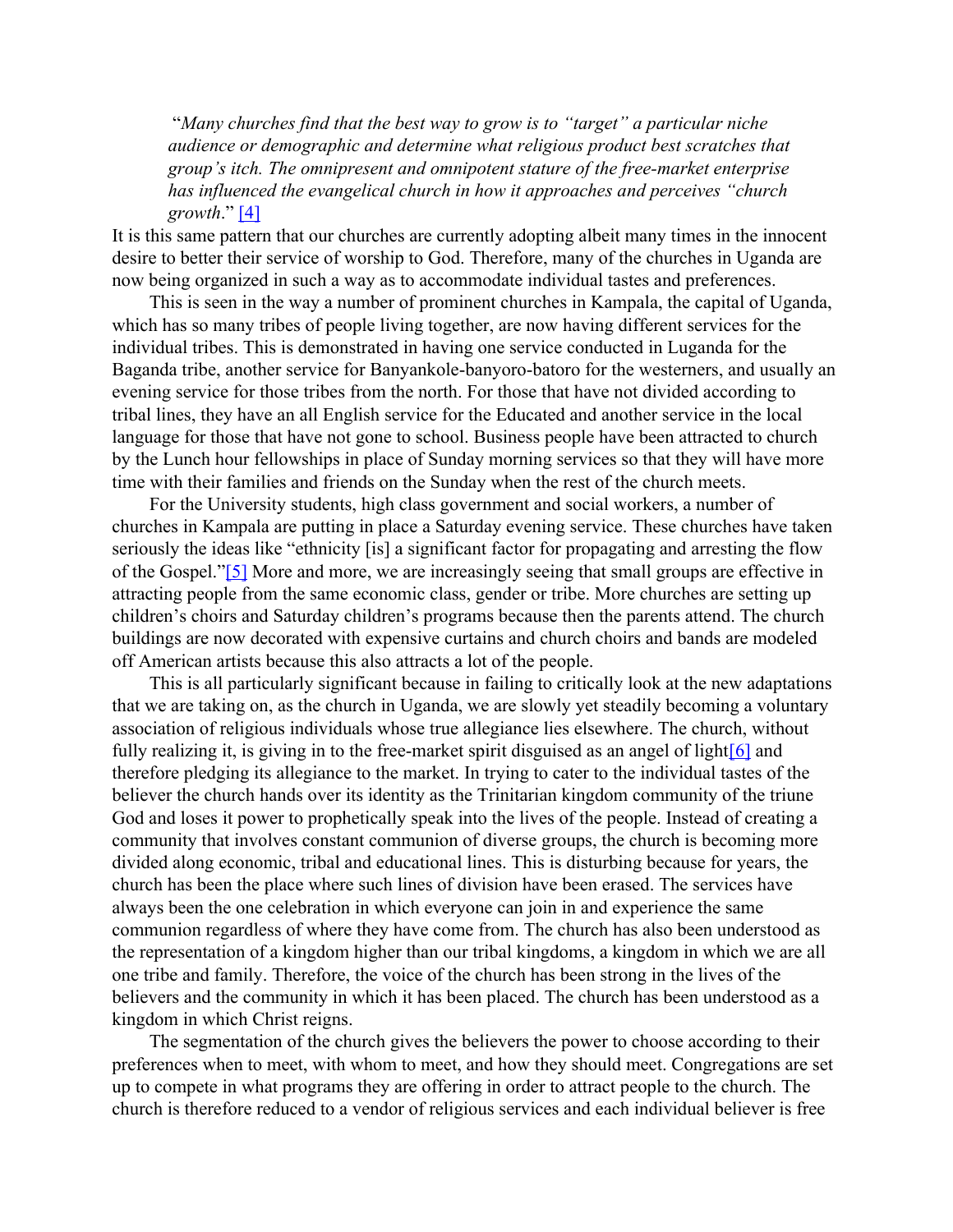to choose what best fits their schedule, their language, their education, their family and in many case now, even their political affiliations. What this has done is to create niche groupings, yet the church has not been called to be an association of individual believers but rather a body of believer[s\[7\]](#page-3-6)who are one in Christ (Romans 12:3-5).

<span id="page-2-0"></span>I believe the church will need to rediscover, understand and live out what its identity is in order for it to counter the negative implications that arise from adopting structures and activities that may bring in bigger numbers of people through the church doors but eat away on the church's witness as the Trinitarian kingdom community that derives its nature from the triune God. The Bible describes the church as the family of God. What this means is that we are one tribe, all members of God's house which takes precedence over any tribal boundaries. While all languages are expressions of divine creativity and are evidence of God's own artistic genius, these should be used in church in such a way that identifies us all as members of one community, the kingdom of the triune God. Baganda, Basoga, Banyoro, Batoro, Acholi, Ateso, Karamajong, etc, we are all one tribe as members of the triune God's household and therefore, church structure and activities should be organized in such a way that reflects this unity and oneness. As Harper and Metzger argue,

*The church becomes the new family unit because it is God's family unit, God's household and God dwells in its midst. God dwelt in Israel's midst in the person of the Angel of the Lord, who bears God's name (Exod. 23:20-21), and God dwells supremely in our midst through Jesus, who shares God's name (Matt. 28:19-20; John 17:11) –the word who became flesh, tabernacling with us (John 1:14). Jesus shares God's name with us and makes the church a dwelling place in which God dwells through his Spirit (1 Cor 3:16)"*[\[8\]](#page-3-7)

<span id="page-2-1"></span>In Uganda's case, therefore, the church becomes the new tribal unit because God dwells in our midst through Jesus. As such we share God's name because Christ shares God's name with us.

Christ has given us the Holy Spirit who is the Spirit of adoption and through whom we call God "Abba father" (Rom. 8:15). We are therefore children of God regardless of our educational standard, gender and economic class. This makes us brothers and sister not only of Jesus Christ but also of one another. We should be seeking to express this unity as the children of God in regular gatherings for "there is no division between God and Christ and us."[\[9\]](#page-3-8)

<span id="page-2-2"></span>The church of Christ is an eschatological community, living today in light of what we will be. Just as we will sing one song of the redeemed then as one people, we bear witness to this fact by singing the same songs even today as one people united in the triune God. The Church rather than dividing up should begin to seek ways in which it expresses this reality, that is, the reality of our togetherness that will be.

So then, in view of our identity as a Trinitarian kingdom and eschatological community, I hereby propose practical ways in which we can come back to express this identity. For the churches that have grown numerically and have to have several services to accommodate all their members, perhaps they will need to be deliberate in choosing the language/s in which the services are conducted. Since most of these church have mixed leadership from several tribes, in each of the services, they should introduce an interpreter and let each leader use his native language while also having an interpreter for the rest of the congregation. The songs sung could also be inter-mixed in languages not simply to cater to individual preference but to express the unity in languages and that different tribes are all members of this one big family.